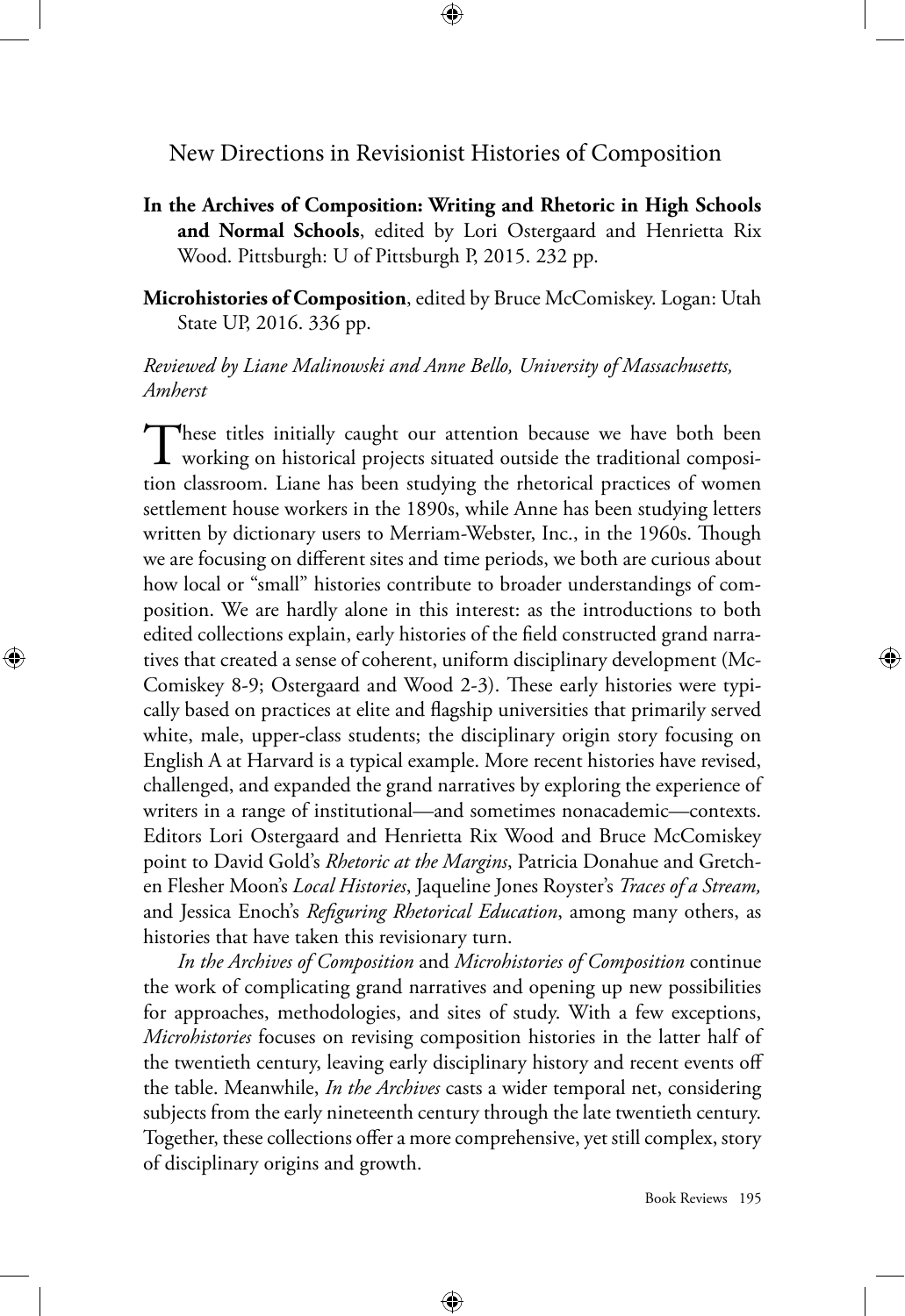In the introduction to *In the Archives*, Ostergaard and Wood make a compelling case for including secondary schools in the histories of composition and rhetoric. Far more students attended—and therefore received writing instruction at—public high schools than elite universities (3-4). First-year composition courses both respond to and shape high school writing instruction, a process of reciprocal influence perhaps most evident in normal schools, where many secondary teachers both wrote and learned to teach writing. The structure of *In the Archives* reflects the interdependent relationships among these kinds of institutions: the first section focuses on high schools; the middle section, which serves as a bridge between the other two sections, focuses on normal schools; and the last section looks more broadly at the relationship between secondary and post-secondary writing.

At first glance, the collection seems to chart a course away from high school and toward college-level composition. But individual chapters are quick to complicate this linear progression; Wood's opening chapter, for instance, examines how students in a Kansas City, Missouri, high school "contributed to and benefitted" from what Connors has called "composition-rhetoric" (29). Together, the four chapters of the first section show how including secondary schools in histories of composition can broaden college-level compositionists' understandings of writing education. The other chapters take readers from the Albuquerque Indian School in the 1800s to a suburban Kansas high school in the 1970s. For Anne, the section's range was a useful reminder of the variety and potential richness of high school writing; in her day-to-day teaching and administrative work, she has found it all too easy to view secondary writing instruction solely as preparation for standardized testing. However, chapters like Candace Epps-Robertson's, which examines the language arts program at the Prince Edward Free School, challenge casual dismissals of high school writing. Following *Brown v. Board of Education,* Prince Edward County, Virginia, chose to close its public schools rather than desegregate them. The Free School Association created schools for students, most of them African American, who had been denied access to public education in the county. By examining administrative documents, such as a school handbook and curricular bulletins, Epps-Robertson shows how the traditional skills-based curriculum of the Free School's Moton High School was radical within its context.

If the first section of *In the Archives* feels like it is covering new, fresh ground with the focus on high schools, the second section on normal schools will feel more familiar to readers of other archival studies. Ostergaard and Wood position their collection as seeking to "continue [the] project" of Donahue and Moon's *Local Histories* (2)*.* Individual chapters accomplish this through the use of unexplored archives as well the destabilization of disciplinary beliefs, particularly about the uniformity of the field's development. Elaine Hays's

⊕

196 *Composition Studies*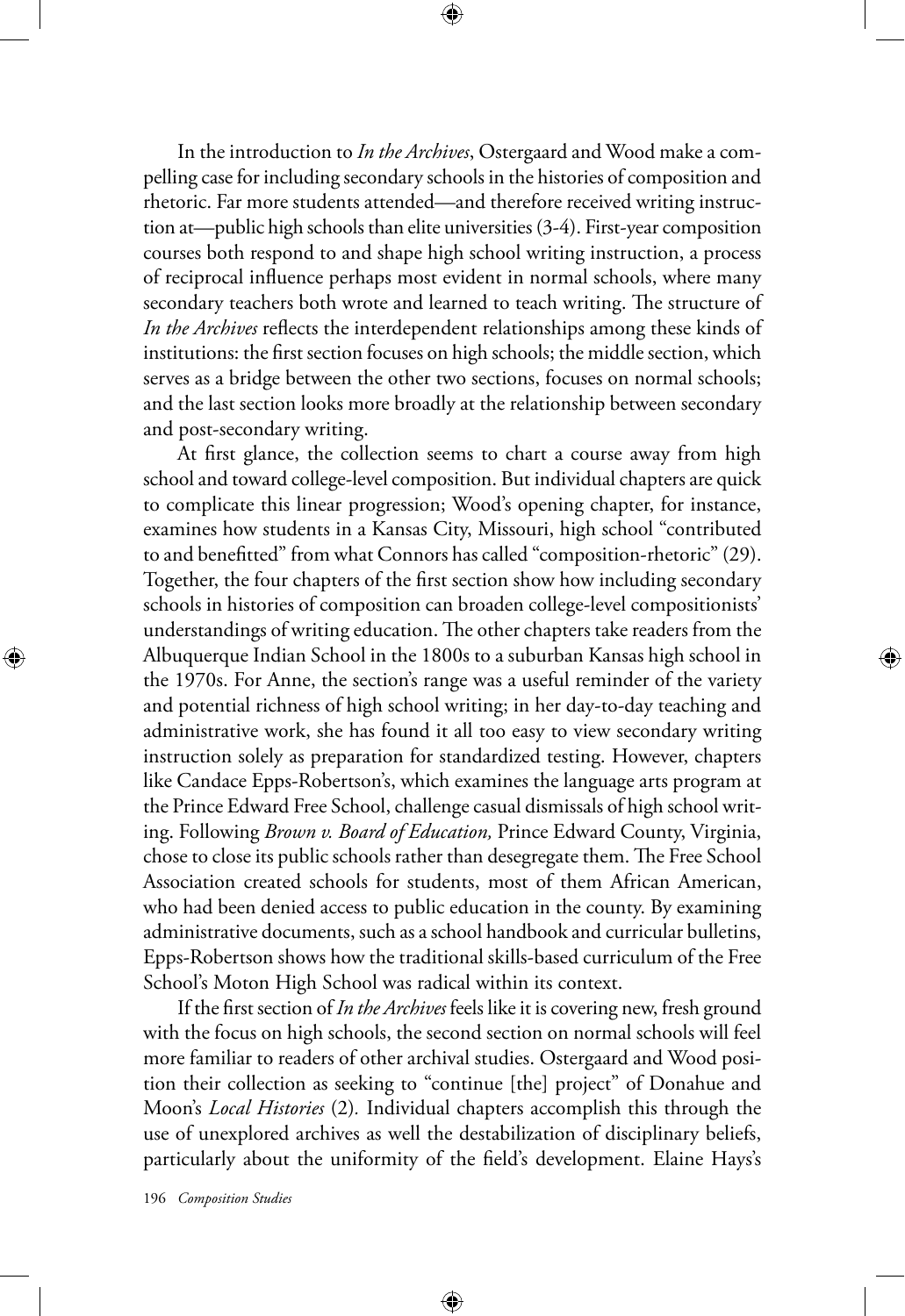chapter on Elizabeth City State Normal University in particular seems to work toward the expansion of "the institutional contexts where we construct our disciplinary histories" (2). If normal schools are to be included in the scope of composition histories, Hays argues, "We must not ignore the teaching and learning of composition at African American normal schools under segregated conditions" (149). Conversely, Ostergaard's chapter on Illinois State Normal University (ISNU) and Beth Ann Rothermel's chapter on Westfield State Normal School look at institutions that are also featured in *Local Histories.*  While the institutions are the same, Ostergaard and Rothermel show that going beyond a first look is fruitful. Ostergaard's chapter on June Rose Colby at ISNU, for instance, covers different ground than Kenneth Lindblom, William Banks, and Risë Quay's chapter about grammar instruction at the school in *Local Histories*, ultimately shedding new light on broader disciplinary tensions between composition and literature. Cumulatively, the chapters in the second section of Ostergaard and Wood's collection add evidence that normal schools are rich sites for research.

⊕

The chapters in the third section revisit well-trod territory in composition histories: textbooks, nineteenth-century Harvard, and the changing relationship between research and instruction in the early 1960s. But the routes contributors take into these subjects add new layers. For instance, Edward J. Comstock's chapter focuses on students' self-reports to the Harvard English Faculty Committee, which was tasked with assessing the effectiveness of English A. In their self-reports, students describe learning to write before Harvard and reflect on writing daily themes. Reading about theme-writing in other histories, Anne had assumed it was a tiresome chore. Therefore, she was surprised to read student comments like, "'Daily themes are beautiful practice'" (196) and "'That day is lost on which I write no daily theme'" (196). Of course, not all students wrote so glowingly of theme writing, and Comstock explores the complex motivations that may have led students to embrace the practice. But he, like the authors of the other chapters in this section (and, indeed, the writers in *Microhistories*), uses archival materials to complicate—and humanize—stories readers may have thought they already knew.

⊕

Shifting the focus to the mid-twentieth century, *Microhistories* revises previous histories of composition toward the goal of complicating readers' understanding of the local sites, exigencies, and bodies of knowledge from which the discipline emerged. In the introduction, McComiskey describes microhistory as a "methodological middle ground" that seeks to balance between the grand narratives of social history and the decontextualized nature of cultural history (15). McComiskey also instructs readers unfamiliar with microhistory about key concepts that enable contributors to toggle between individual cases and broader disciplinary narratives. Of special importance is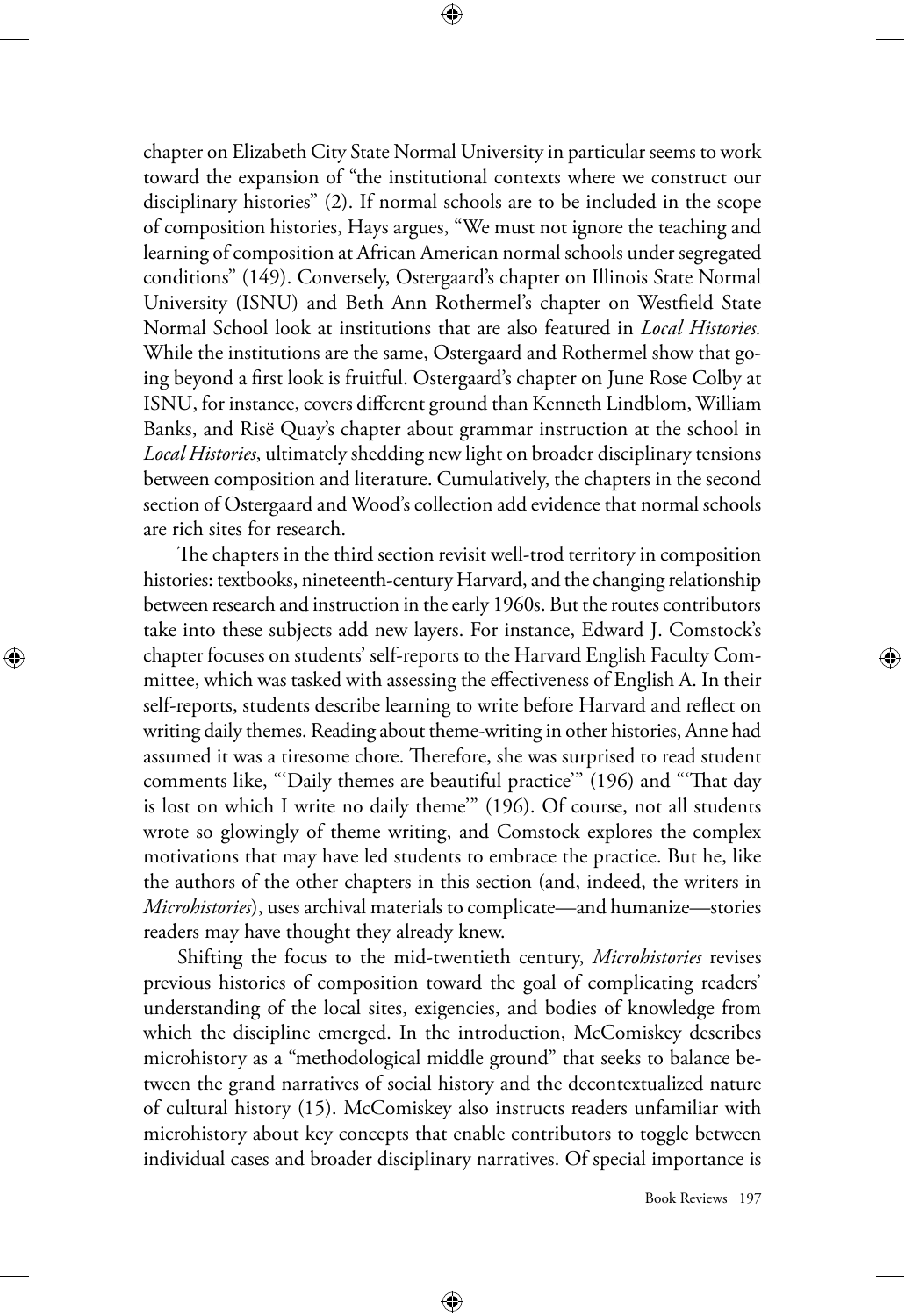the concept of the "exceptional normal," or "a particular case in history that is exceptional from the perspective of social history but may reveal a hidden normal from the perspective of cultural history," which several authors in the collection make use of to introduce their case studies (19). Through a comprehensive discussion of the microhistorical approach, McComiskey makes a persuasive case that it is a fitting antidote to early disciplinary histories that "treated the discipline as if it were a unified body of knowledge and practices that evolved almost predictably in dialectical response to broad historical and social pressures" (24).

⊕

The promise of the microhistorical methodology to add complexity to grand narratives is realized in the subsequent chapters. The collection has no formal section breaks, though in the first part of the book, chapters take a range of texts as their main objects of study. These texts include published work, archival material, and conference artifacts. In the second part, chapters have different objects of study: figures in the field, both known and unknown. This arrangement makes a cumulative argument that microhistory is a methodology suited to sites of inquiry that have an individual text, archive, event, or figure at their core.

The authors historicizing texts in the first part of the book use microhistorical analysis to multiply the origins of and exigencies for the formation of the discipline. For example, Annie S. Mendenhall resituates two publications from 1963: Richard Braddock, Richard Lloyd-Jones, and Lowell Schoer's *Research in Written Composition* (*RWC*) and Albert R. Kitzhaber's *Themes, Theories, and Therapy: The Teaching of Writing in College* (*TTT*). Reading against the narrative that these texts were representative of a watershed moment in 1963 in which the discipline articulated a writing research agenda, Mendenhall argues that these texts were responding to a national interest in funding English research because many had the "hope that education in English, like science and math, could contribute to national advancement during the Space Race era" (42). Thus, through recontextualization, Mendenhall shows *RWC* and *TTT* to be responses to mundane economic forces rather than a concerted effort to create a research agenda for the field.

In the second half of the book, authors (re)introduce readers to teachers, researchers and administrators whose stories have not been definitively told in previous histories. Neal Lerner, for example, positions Roger Garrison, one of several scholars responsible for introducing the field to teaching writing as a process, as a "normal exception," or someone who "has been largely forgotten" in composition history (219). By recovering Garrison's story, Lerner argues for "critically remembering," a call to be thoughtful and intentional in choosing who we remember, cite, and acknowledge as our forebears (232). Lerner argues that Garrison, while not remembered in well-known histories or cited

⊕

198 *Composition Studies*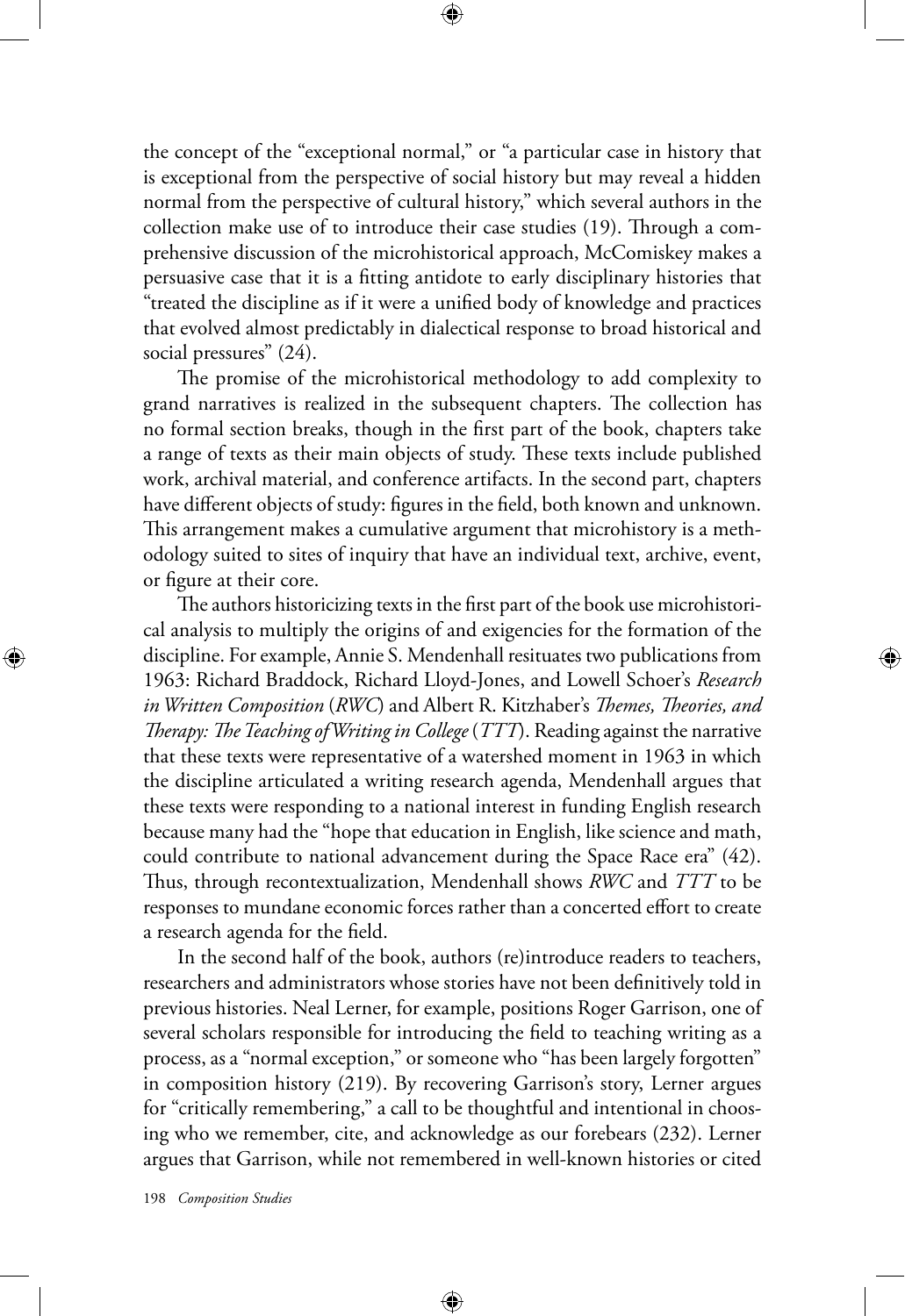in composition scholarship, had far-reaching influence through his teaching of hundreds of community college instructors in an annual summer writing seminar. Conversely, Brian Gogan revises the field's well-known positioning of Ken Macrorie in the "expressivist" camp by recovering Macrorie's sustained efforts to support students' public writing. Gogan's chapter—and many others in the latter section of this collection—do the work of complicating the use of individual figures to represent disciplinary movements and ideas.

As we read through these books together, we regularly exchanged notes and observations, and we met several times to discuss our ideas and impressions. We agreed early on that both collections open up new sites for research—and that writers in both collections made convincing cases for why those sites might add to our evolving understanding of composition. Moving away from grand narratives and toward local histories introduces the possibility that some histories might be so far afield they can no longer be called histories of composition. But none of the subjects covered in these collections reaches this point. In response to *In the Archives*, Liane observed that high school is not just another kind of institution to add to composition history; it is *the* institution through which most people have come into contact with composition. Compared with *In the Archives, Microhistories* offers more obvious links between the chapters and more mainstream aspects of disciplinary history, which makes sense given that the microhistorical approach is attuned to macro perspectives. But even chapters on subjects outside of conventional histories felt relevant, expanding while revising. For example, Liane noted that Louise Wetherbee Phelps' chapter on the 1979 Ottawa conference pushes against the narrative that the history of composition is about American college composition by revealing its transnational connections.

⊕

As we read these texts, we noticed that authors in each collection were positioning more well-known histories as resources for inventing new questions and starting conversations. In *Microhistories*, David Stock explicitly illustrates this use of previous histories as "generative sites for local historical work" by noticing a misattribution in James Berlin's *Rhetoric and Reality* and following up on it to recover the story of Warren Taylor, a professor of English at Oberlin whose career traces a shift from composition to the humanities (215). Authors contributing to *In the Archives* foreground their smaller histories while acknowledging more well-known narratives. In her study of high school student Pat Huyett's diary, for example, Jane Greer positions her analysis to add another layer of texture to conceptions of the 1966 Dartmouth Conference where participants negotiated an American interest in teaching English as a literary canon and a British interest in putting students' needs at the center of the curriculum. Greer, keeping Huyett's diary entries as the focal point of the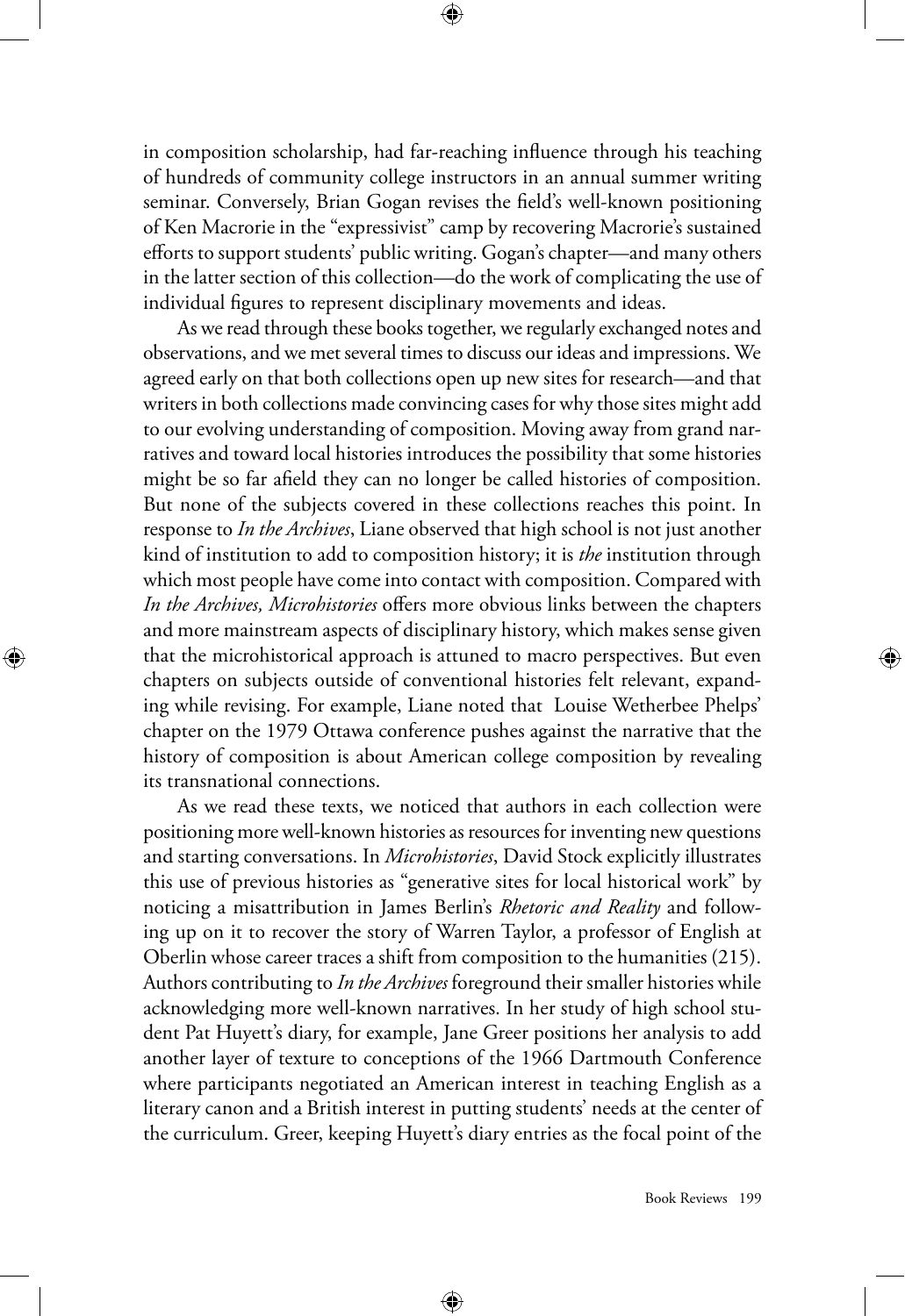chapter, adds a student's lived experience to further understand the implications of the 1966 Dartmouth Conference.

⊕

While authors writing in *In the Archives* were often recognizing well-known disciplinary narratives, several authors taking a microhistorical approach took this recognition a step further by including an account of themselves and their motives for complicating grand narratives. This self-reflexivity made stronger connections between the micro and macro levels of individual histories. For example, Kelly Ritter, a current journal editor, brings "insider knowledge" and "field experience" to her argument that analysis of journal editors' archives offers a new perspective of the role journals played in shaping the disciplinary identities of composition and literature (93). Ritter contextualizes previous journal editors' reports within their rhetorical situations that include the time and workload constraints the editors faced when reviewing manuscripts. By including these constraints, Ritter shows previous editors were responding to "practical" as well as "intellectual" problems when crafting journals to respond to disciplinary concerns (110).

With *Microhistories* drawing our attention to the relationship between specific sites of research (a text, an archive, a person) and previous "grander" narratives, we saw the potential for individual chapters in both collections to work well as longer, more fully textured studies that could draw more interconnections between the local research site and the larger frame. For example, Liane imagined several interconnections that could be made in a longer version of Wood's essay in *In the Archives*, a comparison between high school students' persuasive discourse and the popular rhetoric textbooks that these students may (or may not) have read as emblematic of a shift to composition-rhetoric. This essay could expand to include, for example, a broader "social history" that examined students' arguments within the bigger shift to composition-rhetoric locally and nationally, as well as more interconnections between students' arguments and the teaching and learning practices within the classroom that may give readers a sense of how students moved between writing arguments and reading textbooks. Similarly, in *Microhistories*, we found ourselves interested in knowing more about the connections between James T. Zebroski's rereading of Donald Bateman and Frank Zidonis's studies and the macro narrative this rereading complicated. Zebroski argues that, contrary to the discipline's appropriation of the Bateman-Zidonis studies as making the case for teaching grammar, the studies instead made the case for inviting students to inquire into language. While we appreciated the thorough rereading of these studies, we could imagine this argument making its significance more strongly felt through a broader tracing of the Bateman-Zidonis studies' impact on the field's approach to grammar instruction.

⊕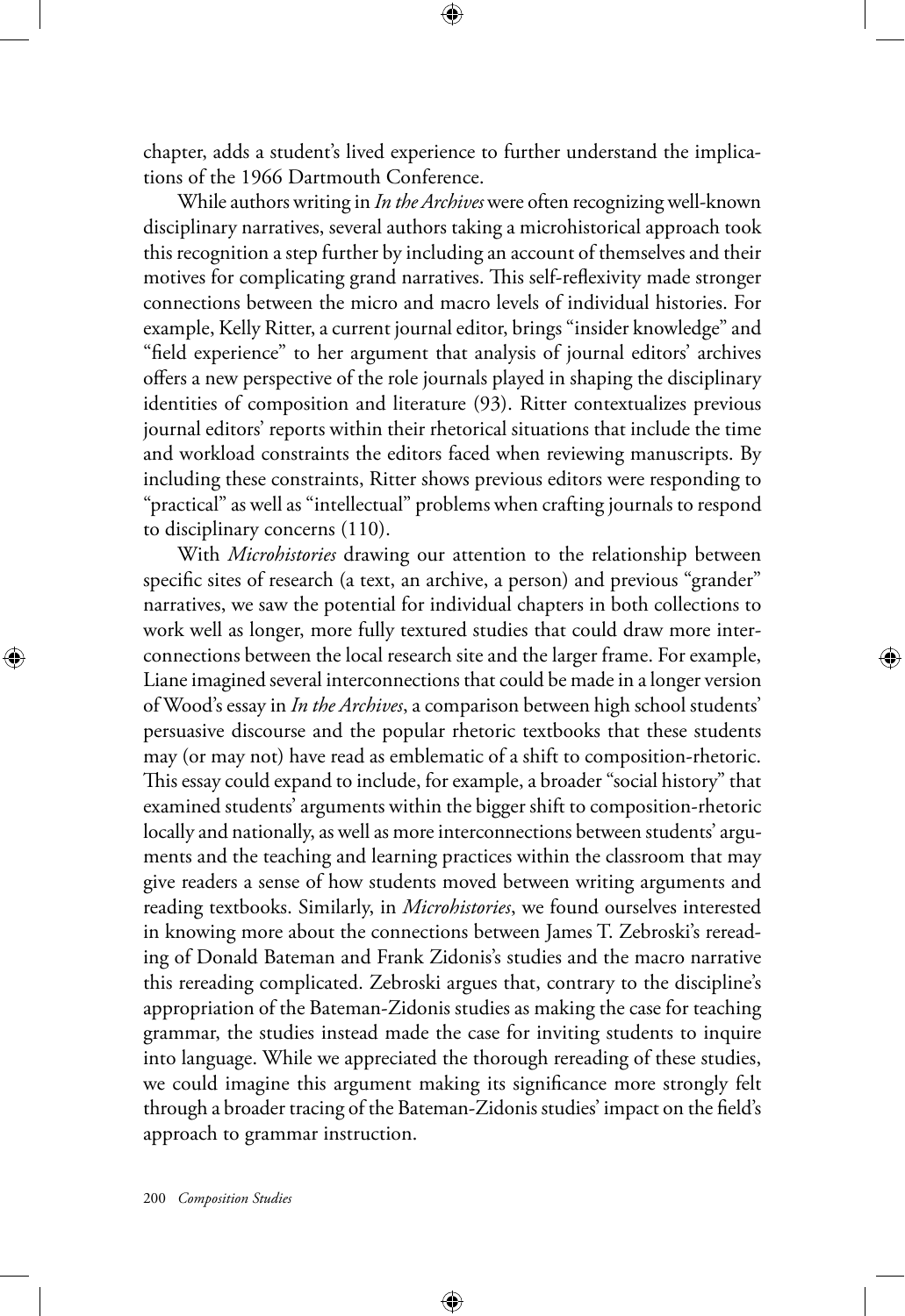As writers of histories ourselves, we were also interested in how the archival material writers accessed shaped their chapters. Rothermel, writing about Westfield State Normal School in *In the Archives*, notes that the student writing she examined provides "fragmentary glimpses" of how students constructed their emerging teacher identities (144). "Fragmentary glimpses" is an apt description of what we hear from students in many of the chapters in *In the Archives*, as the writers attempt to recover voices of marginalized student writers. In her chapter on the Albuquerque Indian School (AIS), Whitney Myers draws on a range of nontraditional sources to reconstruct writing education from a closed school with an archive "destroyed by fire, flood, and toxic mold" (42). Invoking feminist historiographic strategies of working with traces and remnants, Myers looks to yearbook blurbs, entries in a school literary journal, and sample assignments in a textbook written by a teacher familiar with the school to recreate aspects of writing education at AIS. As readers, we often found ourselves wanting to hear more student voices in Myers' and other chapters, which speaks to how effectively the authors worked with what fragments they were able to access. If anything, the collection points to new sites for exploration; as Liane noted, *In the Archives* sets a precedent for other high school newspapers, yearbooks, and class publications to be considered as potential materials for study.

Materials play a different role in *Microhistories*: rather than actively recovering traces, the writers are often working with texts to challenge a dominant narrative. There are some absences and moments of reconstruction, such as the broken links and missing issue of *CCC Online* in Douglas Eyman and Cheryl E. Ball's chapter on a multi-journal special issue on electronic publication. More often than not, however, the chapters in *Microhistories* complicate a presence rather than recover an absence, and that may be a function of who was often at the center of chapters: journal editors, published scholars, and teacher who left substantial texts behind, even if they were not widely known figures in the field. Like *In the Archives, Microhistories* introduced us to materials we had never considered before, like journal editors' reports and conference proceedings. But in our preliminary notes on *Microhistories*, we never mentioned students, something we might not have noticed if we had not been reading this collection alongside *In the Archives*. We were left wondering how a microhistorical approach might work with more student-centered subjects.

⊕

Both collections complicate our understandings of composition and both open up new possibilities for historical research. However, the materials and approaches they use end up constructing different kinds of revisionist histories—and different pictures of composition. Overall these books would make good models for composition researchers writing revisionist histories, as well